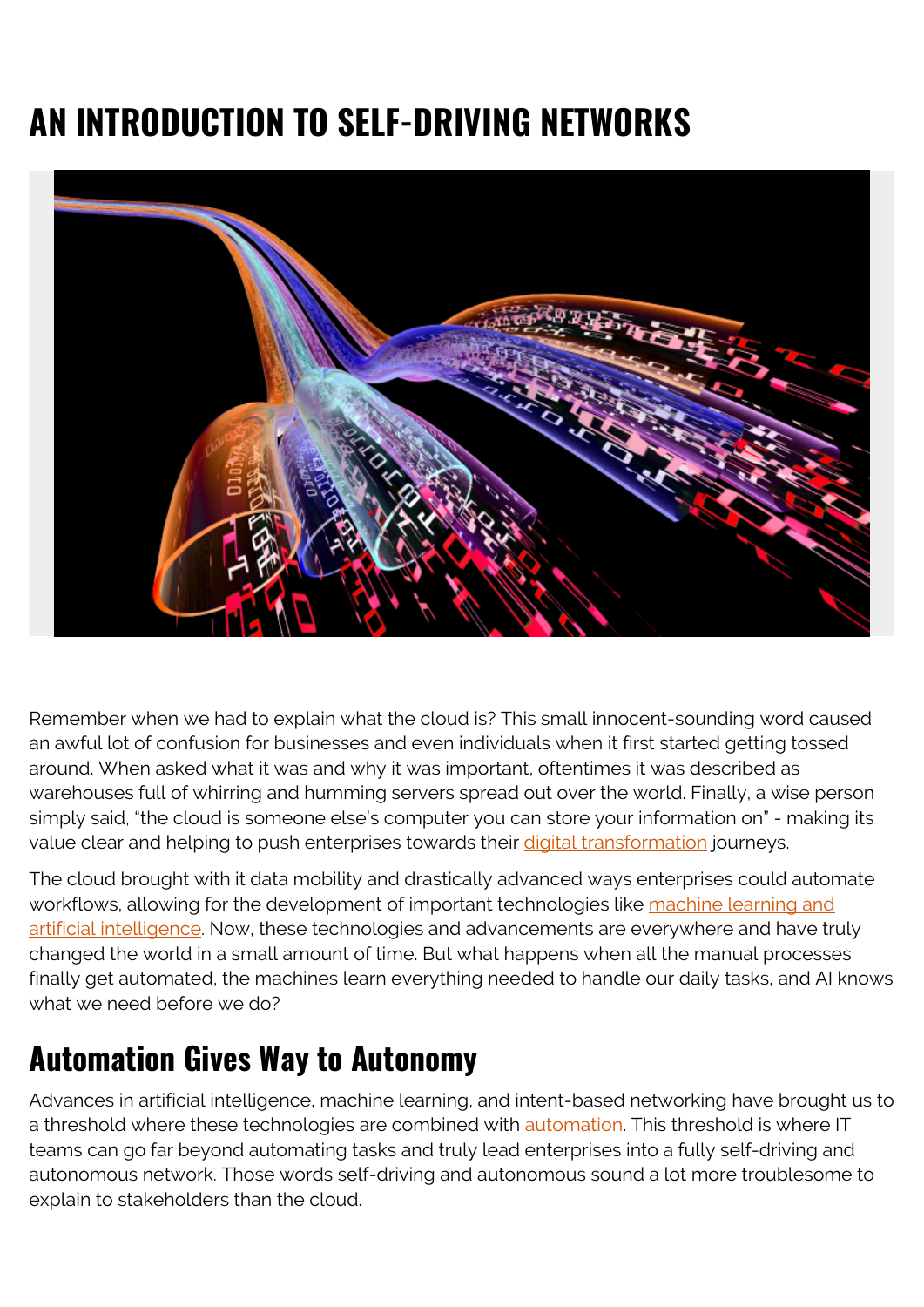IT teams far and wide have been focusing on automation for their enterprises to save time and money by using technology to monitor, control and/or operate any process or function with accuracy and efficiency without human intervention. The next evolutionary step in networking is creating one that is able to configure, monitor, and maintain itself independently. These autonomous systems are using technology that enriches automated systems with sensors, artificial intelligence, and analytical capabilities so that they could make independent decisions based on the data they collect.

## **Taking Cues from the Auto Industry**

Self-driving and autonomous are both words more frequently heard from Elon Musk as he describes his ambitions to create a fleet of driverless [robotaxis](https://www.cnbc.com/2019/04/22/elon-musk-says-tesla-robotaxis-will-hit-the-market-next-year.html) and long-distance freight trucks. Musk sees a not so distant future of driverless cars and transport trucks chauffeuring people and goods from place to place just by giving a simple command. It's here in the auto industry which is expected to be one of the biggest beneficiaries of autonomous technologies where we find the best analogy of the differences between a network that is autonomous and one that is automated.

## **The Parallels of Parking**

Car manufacturers have always been in a race to create and implement new features that take some of the guesswork out of basic tasks for the modern driver by using automation. For example, some people are not comfortable with parallel parking. At least enough people are uncomfortable with it that engineers spent a lot of time developing a way to make it easier. By using parallel parking assist systems, the process of aligning the vehicle properly before backing into the desired space and making two opposite cuts of the wheel before (hopefully) coming to stop perfectly in between two other vehicles. These repetitive actions that take place in every parallel parking instance are no longer the responsibility of drivers, possibly to their relief, yet drivers still must find the parking spot and decide when the car executes the command.

In the Elon Musk version of this example, once vehicles become completely autonomous, drivers tell the car where they want to go and by utilizing automated sets of rules through sensors and cameras. The car handles everything from the time the engine starts until the time the vehicle locates a parking spot, parallel parking itself in front of your favorite restaurant. A self-driving car understands all the rules, speed limits, and congestion points, completing the tasks with these in mind.

Similarly, an autonomous network can be thought of as a self-driving network that will take the heavy lifting out of the hands of IT staff. It will self-configure, monitor, manage, correct, defend, and analyze with little human intervention. It will be predictive and adaptive to its environment, optimizing and personalizing the experience for the end-user and for the situation. The autonomous network is a powerful, transformational paradigm, ensuring that the operation of the network is aligned with the goals of the business. This changes the role of the network from a tactical resource that often gets in the way to a strategic resource driving innovation.

## **People Still Needed**

IT teams need not worry about automating themselves out of the picture. The self-driving network will only free these teams from repetitive chores. While the network filters out the normal and